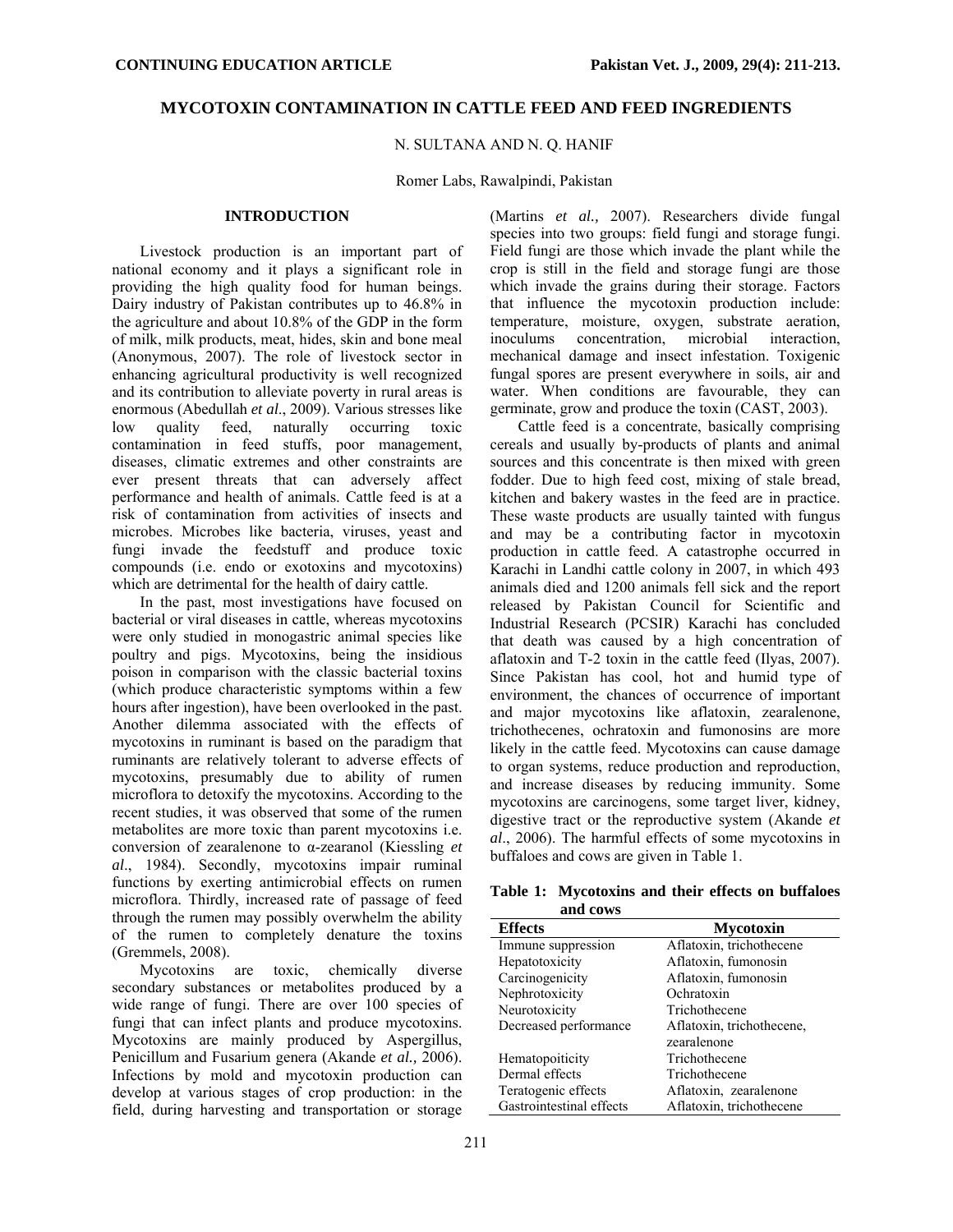### **Aflatoxins**

Aflatoxins are the fungal metabolites produced by some strains of *Aspergillus flavus* and *Aspergillus parasiticus.* Aflatoxin is produced at a temperature of 12-40°C and requires 3-18% moisture (Duncan and Hagler, 2008). The four most common aflatoxins are  $B_1$ ,  $B_2$ ,  $G_1$  and  $G_2$ , with the  $B_1$  most potent liver toxin (Zinedine and Manes, 2008) and classified as class I carcinogen for humans by IARC (1993). In animals, their effects vary with the dose, length of exposure, species, breed, diet or nutritional status. Generally, calves are more susceptible than older animals. It exerts carcinogenic, teratogenic, hepatotoxic and mutagenic effects and also suppresses the immune system of cattle. Aflatoxins exert acute and chronic effects in animals (Aydin *et al*., 2008). It may cause liver damage, cancer, drop in milk production, immune suppression and anemia. Furthermore, it is also associated with reduced feed consumption and overall retarded growth and development in dairy cattle (Akande *et al.,* 2006). When cows were fed with an aflatoxin free diet, milk production increased over 25% (Guthrie, 1979). Aflatoxin is excreted into milk within 12 hours in the form of aflatoxin  $M_1$  with residues approximately equal to 1.7% of the dietary aflatoxin level. The FDA limits for aflatoxin  $M_1$  in milk is 0.5 ppb and for aflatoxin  $B_1$  should not be more than 20 ppb (Diaz *et al.,* 2004).

#### **Trichothecenes**

Trichothecenes are a group of over 180 structurally related sesquiterpenoid mycotoxins produced by Fusarium on basic commodities used in animal food and feed (Zinedine and Manes, 2008). Trichothecenes are known to cause problems in dairy animals and include T-2 toxin, HT-2 toxin, deoxynivalenol, diacetoxyscirpenol and nivalenol. These are associated with reduced feed consumption, decreased milk production, absence of estrous cycle, production losses, gastroenteritis, intestinal haemorrhages and necrosis (Mann *et al*., 1983). Dietary T-2 toxin at a level of 640 ppb for 20 days can cause bloody faeces, enteritis, abomasal and ruminal ulcers which ultimately lead to death (Pier *et al*., 1980). They are also known to suppress immunity, interfere with protein synthesis, toxic to kidney, lymphoid tissue and for bone marrow (Gentry *et al*., 1984). In cattle, deoxynivalenol (DON) has been associated with reduced feed intake, lower milk production, elevated milk somatic cell counts and reduced reproductive efficiency when diet contains more than 300 ppb of DON (Jones *et al*., 1994).

## **Zearalenone**

Zearalenone is an estrogenic metabolite of several species of Fusarium and occurs mainly in silage, corn and other grains such as soybean, wheat barley, oats, sorghum, seasame seed and hay in many areas of the world and its occurrence depends upon seasonal

weather conditions (Saforza *et al.,* 2006). It elicits an estrogenic response and is associated with abortion in cattle, vaginitis, vaginal secretion, poor reproductive performance and mammary gland enlargement (Jones *et al.,* 1994). Diet with about 660 ppb of zearalenone can result in poor consumption, depressed milk production, diarrhea and increased reproductive tract infections (Coppock *et al.,* 1990).

#### **Ochratoxin**

Ochratoxin A is nephrotoxic mycotoxin formed by Aspergillus and Penicillum species. It causes polyuria, depression, decreased weight gain, low specific gravity of urine and dehydration but it is rapidly degraded in the rumen and thus thought to be of little consequence for ruminants.

## **Fumonosins**

Fumonisin  $B_1$  is the most prevalent member of a family of toxins produced by *Fusarium verticillioides* as well as by *Fusarium proliferratum.* Fumonosin B1 is the most prevalent in nature and occurs in maize and maize based products (Gelderblom *et al.,* 1988). It is carcinogenic and causes liver damage, lower milk production and reduced feed consumption in dairy cattle. Dairy cattle may be more sensitive to fumonosins than beef cattle due to greater production stress (Scott *et al*., 1994).

### **Conclusions**

Mycotoxin contamination of crop and the ensuing consumption of contaminated feed ingredients by animals is an inevitable part of animal production system. Mycotoxins produce wide range of injurious effects in animals in addition to food borne hazards to humans. Ruminants diet generally includes both forages and concentrate (Azam *et al*., 2009) and may have an increased probability of multiple mycotoxin contamination. There is need to adopt effective strategies for mycotoxin decontam- ination and mycotoxin detoxification. The formulation and implementation of mycotoxins regulatory limits, regular analysis of animal feed and feed ingredients and employment of proper mycotoxin decontamination and deactivation strategy will help to reduce the economic losses to a great extent.

#### **REFERENCES**

- Abedullah, N. Mahmood, M. Khalid and S. Kouser, 2009. The role of agricultural credit in the growth of livestock sector: A case study of Faisalabad. Pakistan Vet. J., 29(2): 81-84.
- Akande, K. E., M. M. Abubakar, T. A. Adegbola and S. E. Bogoro, 2006. Nutritional and health implications of mycotoxin in animal feed. Pakistan J. Nutr., 5(5): 398-403.